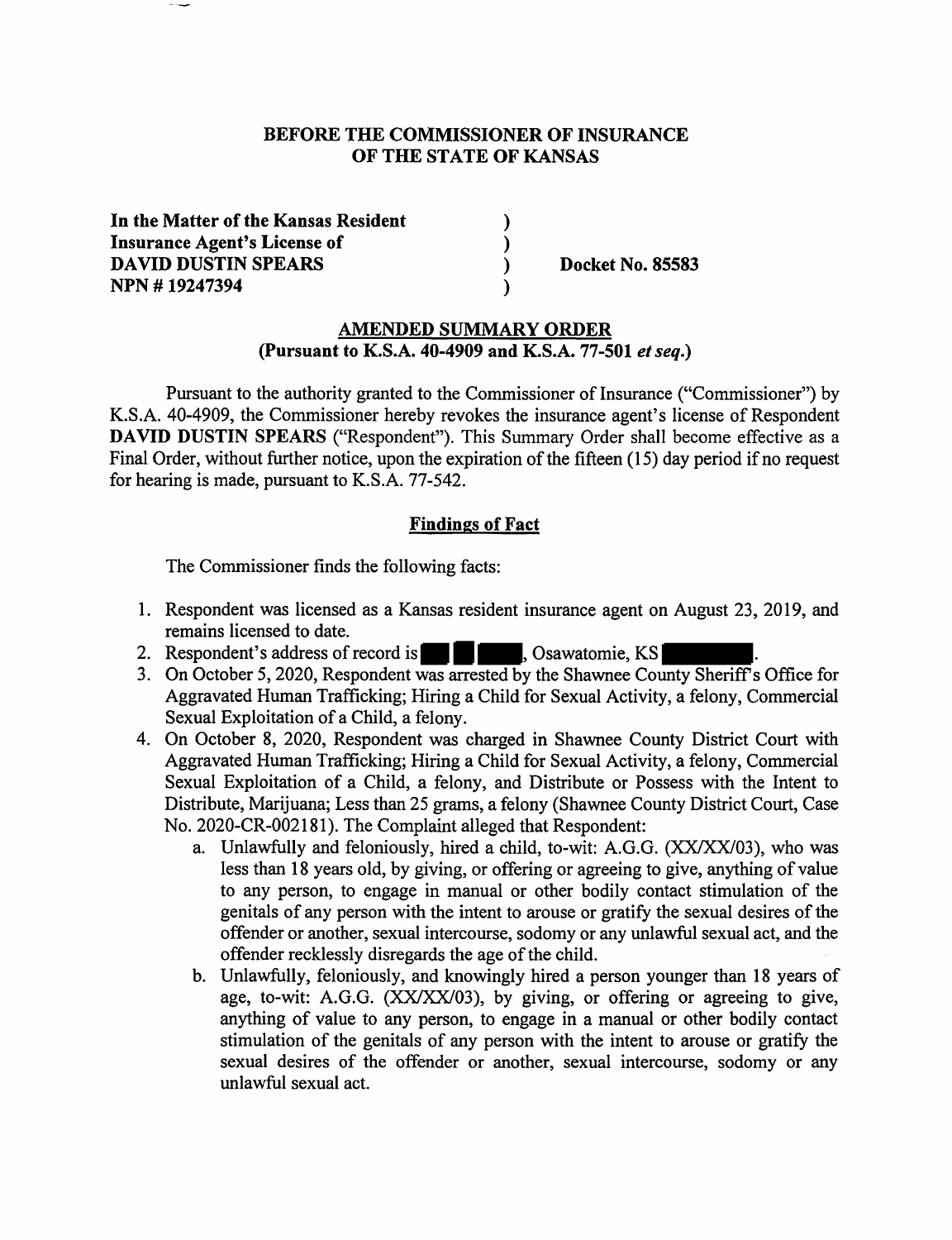c. Unlawfully and feloniously, distributed or possessed with the intent to distribute, marijuana or an analog thereof, in an amount less than 25 grams.

### **Applicable Law**

K.S.A. 40-4909(b) provides, in relevant part:

"In addition, the commissioner may suspend, revoke or refuse renewal of any license issued under this act if the commissioner finds that the interests of the insurer or the insurable interests of the public are not properly served under such license.

## **Policy Reasons**

- 1. The interests of the public are not properly served under the license of an agent who is charged with felonies involving sexual exploitation of a child.
- 2. The interests of the public are not properly served under the license of an agent who is charged with a felony involving human trafficking.
- 3. The interests of the public are not properly served under the license of an agent who is charged with a felony involving distribution of a controlled substance.

### **Conclusions of Law**

- 1. The Commissioner has jurisdiction over **DAVID DUSTIN SPEARS** as well as the subject matter of this proceeding, and such proceeding is held in the public interest.
- 2. The Commissioner finds, pursuant to K.S.A. 40-4909(b), that the insurable interests of the public are not properly served under Respondent's license because Respondent is charged with felonies involving human trafficking, sexual exploitation of a child, and distribution of a controlled substance.
- 3. Accordingly, the Commissioner concludes that sufficient grounds exist for the revocation of the insurance agent's license of **DAVID DUSTIN SPEARS,** pursuant to K.S.A. 40- 4909(b).

### **IT IS THEREFORE ORDERED BY THE COMMISSIONER OF INSURANCE THAT:**

- 1. The Kansas Resident Insurance Agent's License of **DAVID DUSTIN SPEARS** is hereby **REVOKED** the effective date of this Order.
- 2. **IT IS FURTHER ORDERD** that **DAVID DUSTIN SPEARS** shall **CEASE** and **DESIST** from the sale, solicitation or negotiation of insurance and/or receiving compensation deriving from the sale, solicitation or negotiation of insurance conducted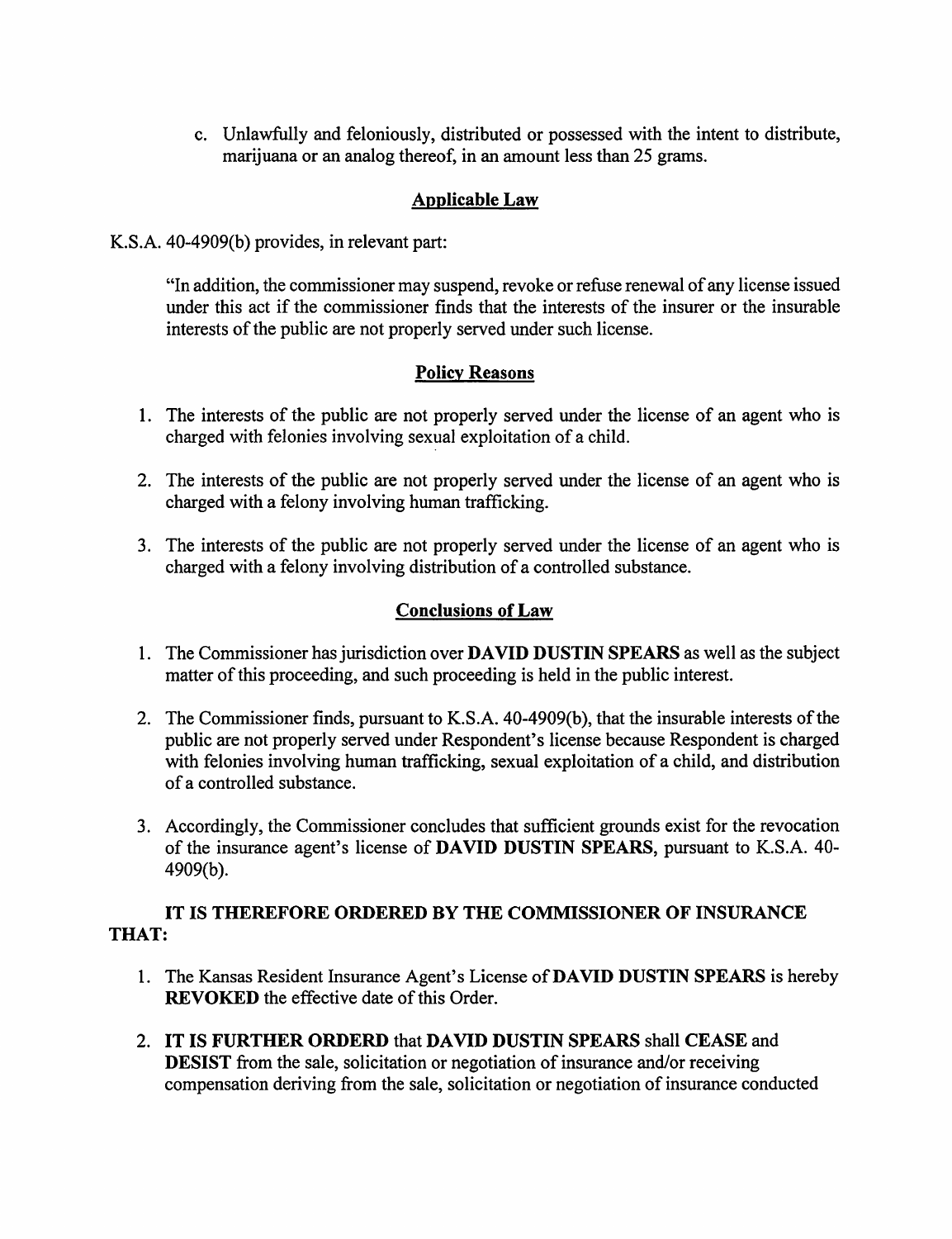after the effective date of this Order. Such activity is unlawful without a valid insurance agent's license in Kansas.

# IT IS SO ORDERED THIS <sup>21</sup> DAY OF OCTOBER, 2020, IN THE CITY OF **TOPEKA, COUNTY OF SHAWNEE, STATE OF KANSAS.**



Vicki Schmidt Commissioner of Insurance

BY:

ustin L. McFarland General Counsel

### **NOTICE AND OPPORTUNITY FOR HEARING**

**DAVID DUSTIN SPEARS,** within fifteen (15) days of service of this Summary Order, you may file with the Kansas Insurance Department a written request for hearing on this Summary Order, as provided by K.S.A. 77-542. In the event a hearing is requested, such request should be directed to:

> Jill Spurling Kansas Insurance Department 1300 SW Arrowhead Rd. Topeka, Kansas 66604

Any costs incurred as a result of conducting any administrative hearing shall be assessed against the agent/agency who is the subject of the hearing as provided by K.S.A. 40-4909(f). Costs shall include witness fees, mileage allowances, any costs associated with reproduction of documents which become part of the hearing record, and the expense of making a record of the hearing.

If a hearing is not requested, this Summary Order shall become effective as a Final Order, without further notice, upon the expiration of the fifteen (15) day period for requesting a hearing. The Final Order will constitute final agency action on the matter.

In the event the Respondent files a petition for judicial review, the agency officer designated pursuant to K.S.A. 77-613(e) to receive service of a petition for judicial review on behalf of the Kansas Insurance Department is: